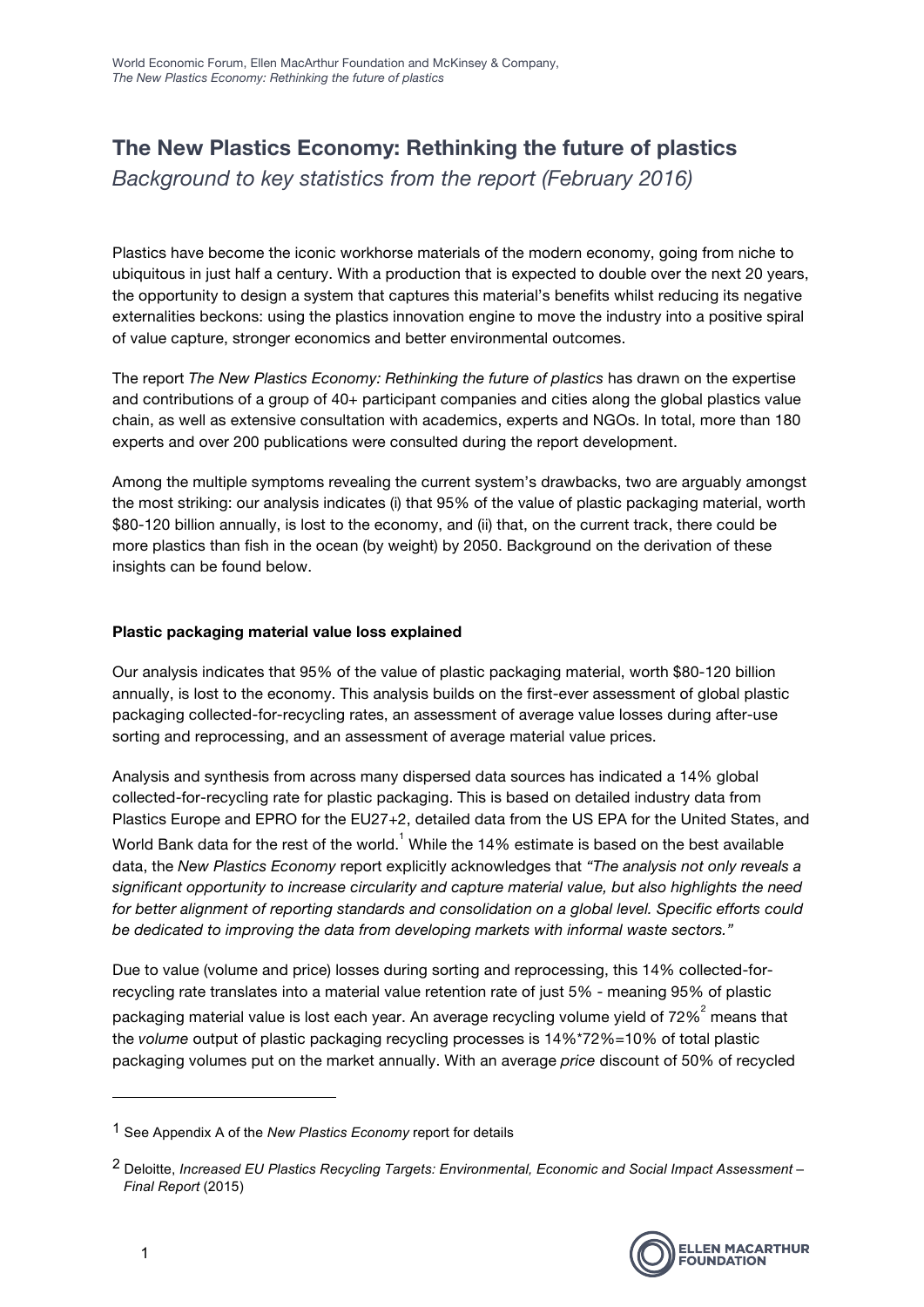plastics versus 'virgin' (new) plastics (based on our analysis comparing prices for virgin and recycled plastics (2015 sample averaged over six resin types, Plastic News) and expert interviews), this means the total material value retained for a next cycle is just 10%x50%=5% of the material value put on the market each year.

This 95% plastic packaging material value loss translates into an annual value loss of \$80-120 billion. The total material value put on the market each year is \$86-125 billion, based on 78 million tonnes of plastic packaging put on the market each year (from Transparency Market Research $^3$ ) and an average plastic packaging material value per produced tonne of 1,100 – 1,600 \$/tonne (from Plastic News, The Plastics Exchange, Plasticker, EUWID, Expert interviews). Hence, the total material value loss each year is 95%\*(\$86-125 billion) = \$80-120 billion.

## **Plastics vs fish in the ocean explained**

 

Our analysis indicates that, on the current track, there could be more plastics than fish in the ocean (by weight) by 2050. This analysis builds on research on plastics stocks and flows into the ocean by Jambeck et al. published in Science magazine in 2015, $^4$  a 2008 assessment of global fish stocks by Jennings et al., $\degree$  a 2015 assessment of plastics stocks and flows into the ocean as well as fish stocks in the ocean in the report *Stemming the Tide* by Ocean Conservancy and the McKinsey Center for Business and Environment,  $6$  and future global GDP growth rates by the International Energy Agency.<sup>7</sup>

Using these inputs, our analysis reveals that there could be – in a business-as-usual scenario – plastics stocks in the ocean of about 850-950 million tonnes by 2050, versus fish stocks of 812-899 million tonnes. In the *New Plastics Economy* report, for reasons explained below, the lower end of both these ranges has been used, i.e. 850 million tonnes of plastics and 812 million tonnes of fish, so more plastics than fish (by weight) by 2050. The 2050 forecast of "more plastics than fish (by weight)" would hold equally if the high end of the ranges had been used.

While – by their very nature – there are uncertainties around such estimates, we are confident that this 2050 forecast relies on overall conservative assumptions, as elaborated below. Future research would be welcome to refine the estimates of plastics stocks and flows in the ocean as well as these of total fish biomass in the ocean, yet the order of magnitude of the ocean plastics issue that can be derived from existing academic work, together with other economic and externalities arguments as laid out in the *New Plastics Economy* report, undoubtedly provide a strong case for upstream action.



<sup>3</sup> Transparency Market Research, *Plastic Packaging Market — Global Industry Analysis, Size, Share, Growth, Trends and Forecast 2014–2020* (2015)

<sup>4</sup> J. R. Jambeck et al., *Plastic waste inputs from land into the ocean* (Science, 13 February 2015).

<sup>5</sup> S. Jennings, et al. *Global-scale predictions of community and ecosystem properties from simple ecological theory*. (Proc. R. Soc. London Ser. B, 275: 1375-1383, 2008)

<sup>6</sup> Ocean Conservancy and McKinsey Center for Business and Environment, *Stemming the Tide: Land-based strategies for a plastic-free ocean* (2015)

<sup>7</sup> International Energy Agency, *World Energy Outlook 2015* (2015)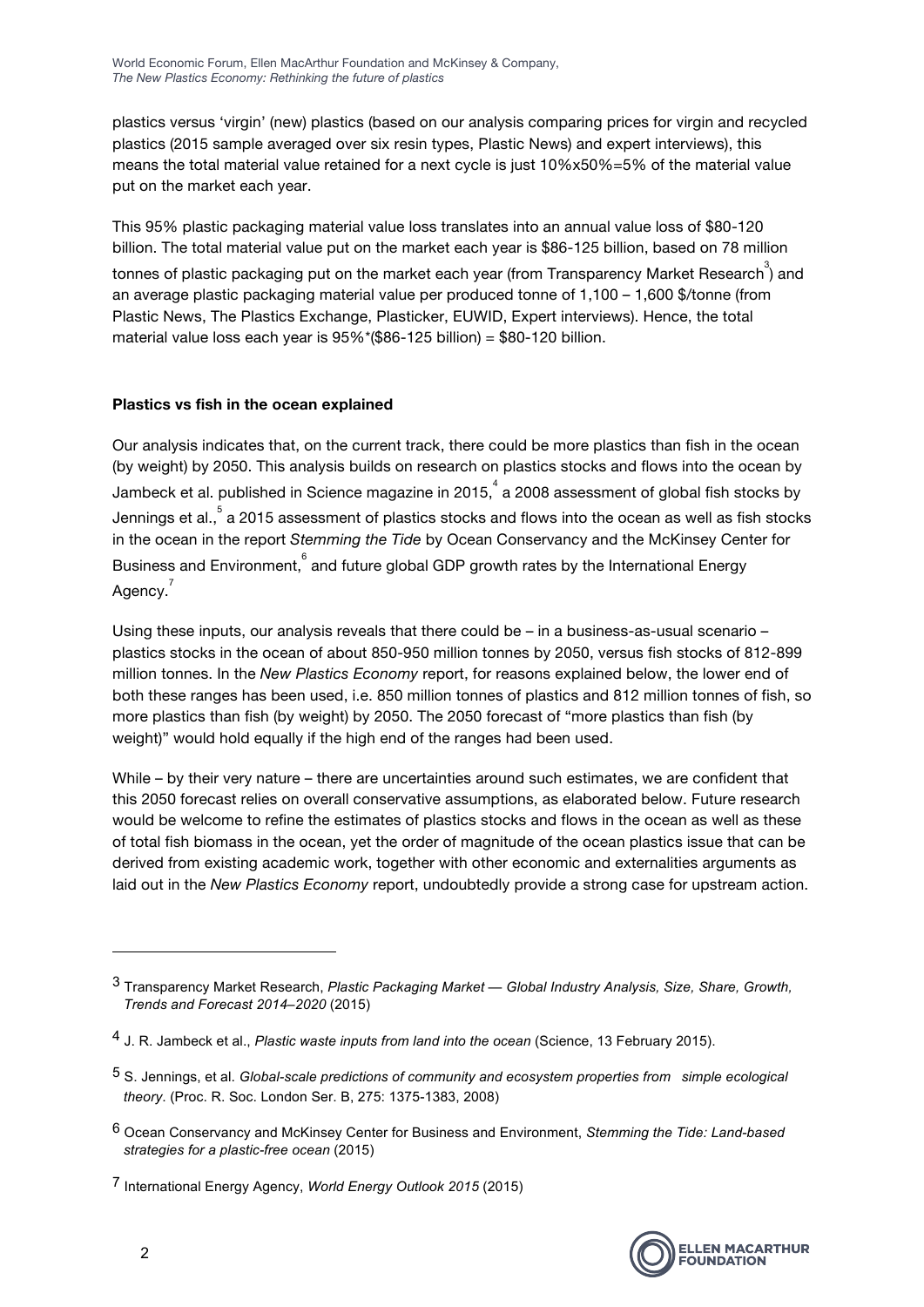Specifically, our analysis of the "plastics vs fish in the ocean" statistic is based on:

- Total plastics stocks in the ocean of about 850-950 million tonnes by 2050, in turn based on:
	- o Total plastics stocks in the ocean today: 150 million tonnes, from the above mentioned report *Stemming the Tide.*
	- o Annual plastic flows: the above mentioned research by Jambeck et al. estimates (in its middle scenario) annual plastic flows in the ocean of 8 million tonnes in 2010 and 9.1 million tonnes in 2015.<sup>8</sup>
	- o The same research by Jambeck et al. estimates (again in the middle scenario) the annual growth rate of plastics leakage into the ocean to be 5.4% between 2010- 2025, with a slower growth rate between 2010-2015 and an accelerated rate of 6.8% p.a. between 2015-2025. We conservatively rounded down these expected growth rates to 5.0% until 2025. This is higher than the average annual growth rate of global plastics production over the same period (3.8%), as most growth in plastics consumption occurs in high-leakage regions.
	- o Between 2025 and 2050, we applied the expected global GDP growth rate of 3.5% p.a. $\degree$  to the flow of plastics in the ocean. Growth of plastics flows into the ocean could be even higher since (i) global plastics consumption has historically grown faster than GDP and (ii) most of the growth in plastics consumption is expected to occur in high-leakage countries (which are typically also high-growth, e.g. South-East Asia). As such the estimate of 3.5% p.a. is considered conservative and takes into account incremental improvements in waste management in high-leakage countries but no drastic, concerted action to stop the flow of plastics into the ocean – i.e. a business-as-usual scenario.
	- $\circ$  Applying these figures leads to a range of about 850-950 million tonnes of plastics by 2050, depending on whether the initial 5.0% growth rate of plastics flows into the ocean is applied for the period 2015-2025 only (starting at the above mentioned 9.1 million tonnes annual flow in 2015) or for the full period 2010-2025 (starting at the above mentioned 8.0 million tonnes in 2010). Even the higher end of this range leads to lower plastics flows by 2025 than that assumed in Jambeck's middle scenario. Yet, we have conservatively used the lower end of the range in the report, leading to about 850 million tonnes by 2050.
- Total marine fish stocks of 812-899 million tonnes, in turn based on above-mentioned research by Ocean Conservancy and Jennings et al.
	- $\circ$  The 812 million tonnes was considered the best estimate for global fish biomass by the Ocean Conservancy for use in its 2015 report *Stemming the Tide*. The number corresponds to the estimate of total teleost biomass. Teleosts "include virtually all the world's important sport and commercial fishes, as well as a much larger number of lesser-known species".10 This group is used for headline figures in the *New Plastics Economy* report, as it is what most people would consider as "fish". Its definition excludes non-fish marine animals such as marine mammals (e.g. whales, dolphins) and shellfish. It also excludes sharks and rays. While sharks are considered "fish" by some due to their external form, they differ from them so

 



<sup>8</sup> http://science.sciencemag.org/content/sci/suppl/2015/02/11/347.6223.768.DC1/Jambeck.SM.pdf, Table S1

<sup>9</sup> International Energy Agency, *World Energy Outlook 2015* (2015) 10 Encyclopædia Britannica, *Teleost* (Encyclopædia Britannica Online, 2016, http://www.britannica.com/animal/teleost).